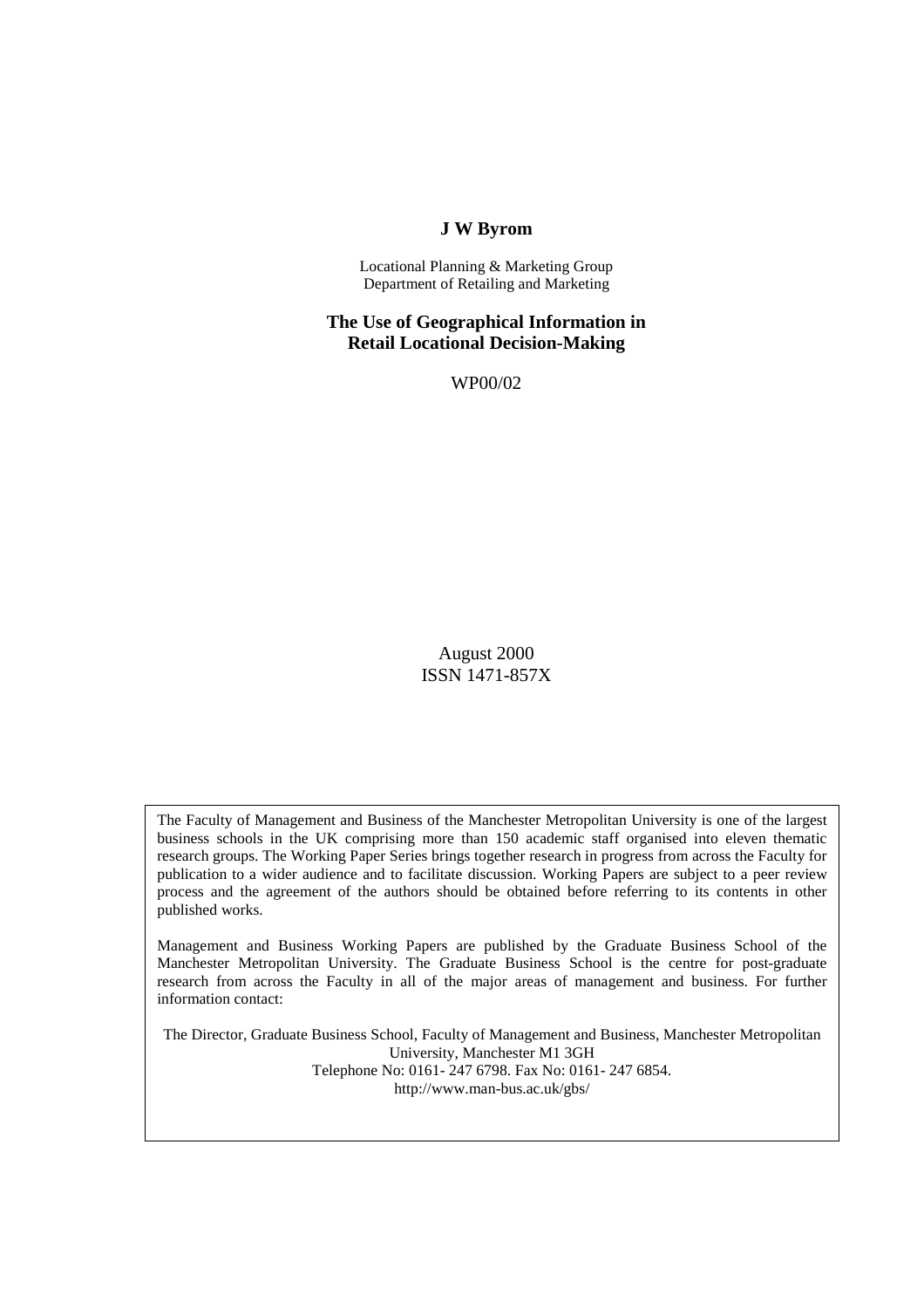**J W Byrom**

**Locational Planning and Marketing Group Department of Retailing and Marketing Faculty of Management and Business The Manchester Metropolitan University Aytoun Street Manchester M1 3GH**

**E-mail: j.w.byrom@mmu.ac.uk**

### **Biography**

John Byrom is a Research Assistant within the Locational Planning and Marketing Group, Department of Retailing and Marketing at the Manchester Metropolitan University. He is undertaking a PhD on a part-time basis entitled 'The use of Geographic Information by retail organisations within locational decision-making activity'. His additional research interests are in the fields of loyalty card schemes, retailing in rural areas, and the training needs of independent retailers.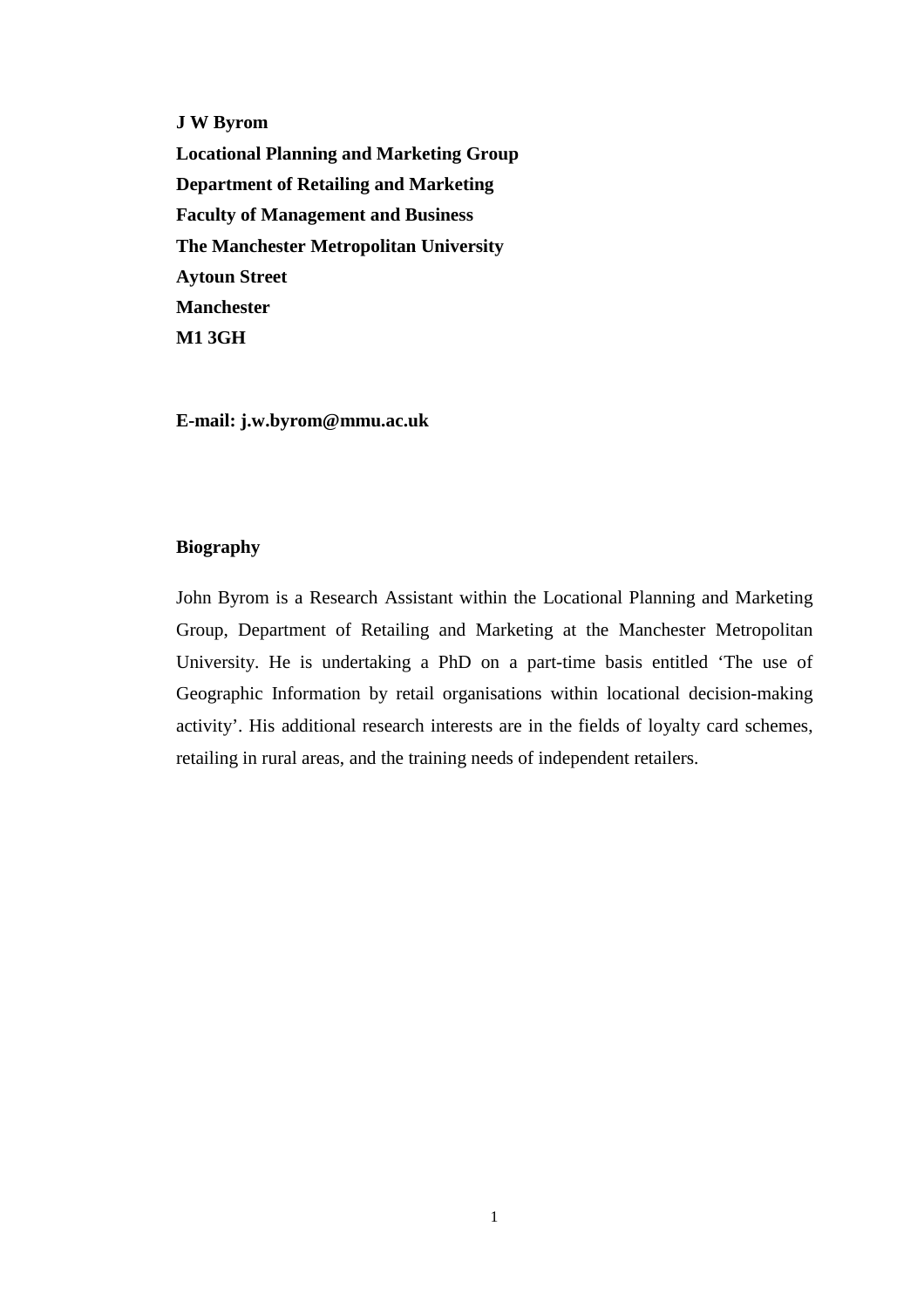## **Abstract**

This paper discusses an on-going programme of research that investigates the use of Geographical Information (GI) in retail locational decision-making. The continued pressures facing UK multiple retail organisations are such that decisions regarding the location of outlets are of significant importance. These locations represent sites where significant amounts of retail capital are 'sunk'. Once taken, decisions regarding the location of outlets cannot be easily altered. In order to assess the current role and use of GI in locational decision-making a three-stage approach has been adopted and is reported here. First, exploratory research was undertaken to assess decision-makers' use and awareness of the geographic nature of one particular type of GI. Secondly, a detailed postal survey was distributed to those responsible for locational decisions. This recorded a 36 per cent response rate and is the main focus of this paper. Thirdly, detailed case study research is proposed in three multiple retail organisations. It is envisaged that the results thus generated will provide a richer understanding of the nuances of retail locational decision-making.

#### **Keywords**

**Retail location, Geographic information, Data sources, Retail locational planning, UK.**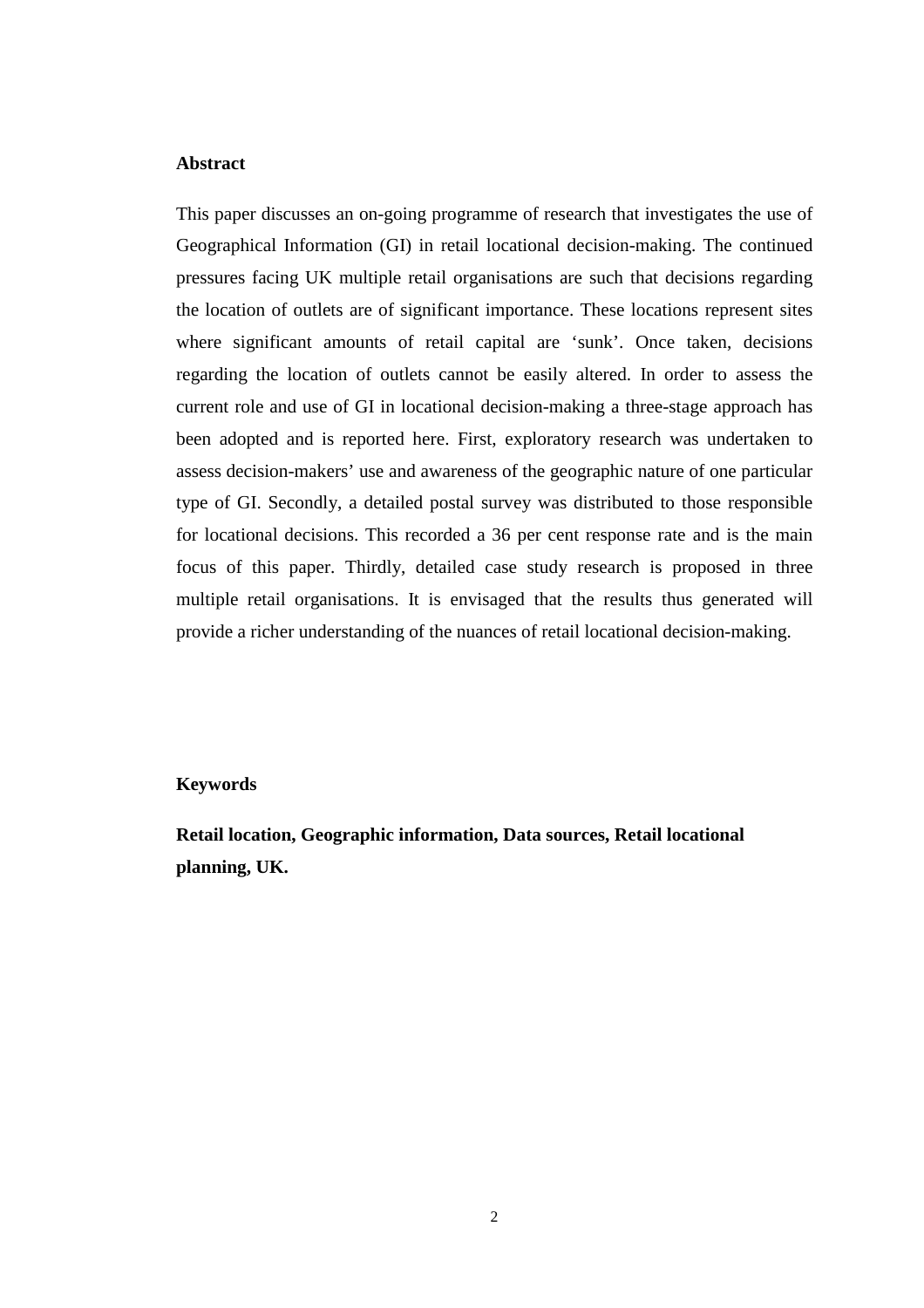# **1. Retail Location in the UK and the (Potential) Role of Geographic Information: an Overview**

The role and function of location departments within a number of retail organisations has increased significantly in the recent past. The lack of seemingly 'obvious' sites for retail development, coupled with heightened competition in a number of sectors of retailing has in part facilitated a drive by retailers to maximise returns from their locations, where large amounts of retail capital are 'sunk' (Wrigley, 1992; Guy, 1997). The impact of government legislation has also been keenly felt in certain sectors of retailing, most noticeably with the 1996 revision of Planning Policy Guidance Note 6 (PPG 6) which has sought to discourage retail developments away from town centre or edge-of-centre sites (Department of the Environment, 1996; Wrigley, 1998). Against this backdrop, there is also especial concern that saturation is a very real prospect in a number of sectors of retailing, most noticeably grocery retailing (Guy, 1994; 1996; *The Grocer*, 1997; Langston *et al*., 1997; 1998).

Given the perceived importance of location to retail organisations nowadays, the present programme of research seeks to assess the use of Geographic Information (GI) in retail locational planning. GI, which is also known as geographic data, geospatial information or spatial data (Department of the Environment, Transport and the Regions, 1998) has become a noted resource in many environmental and business applications since Lord Chorley's government report of 1987 (Department of the Environment, 1987) highlighted its significance. It is commonly defined as 'information which can be related to specific locations on the Earth' (*ibid*., page 7). Following the publication of this report the benefits of GI became more widely recognised, especially following the 1989 establishment of the Association for Geographic Information (AGI), the independent industry body and pressure group which promotes GI. Allied with an increase in GI awareness in commerce<sup>1</sup>, was the gradual introduction and diffusion of Geographic Information Systems  $(GIS)^2$ ,

 $\overline{a}$ 

 $<sup>1</sup>$  Although it should be noted that this awareness is by no means widespread either within or between</sup> various sectors of the economy.

 $2^2$  A common definition of GIS is 'a powerful set of tools for collecting, storing, retrieving at will, transforming and displaying spatial data from the real world' (Burrough, 1986, page 6).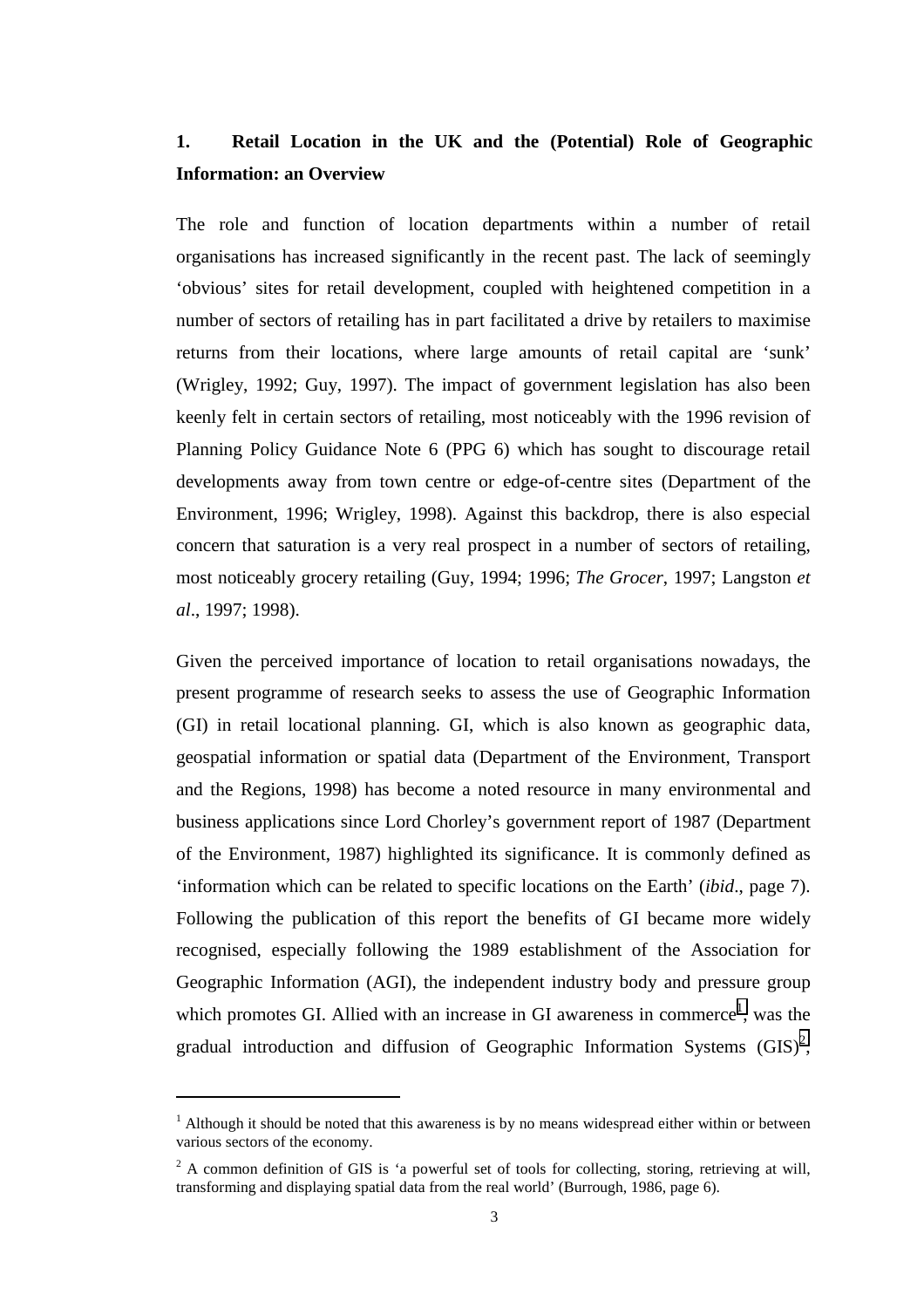initially in local government (Campbell and Masser, 1995) and later diffusing into industry (Grimshaw, 1994; Longley and Clarke, 1995; Birkin *et al*., 1996). Such systems allow the presentation and overlay of various types of data, most commonly in a map format. It is the 'systems' side of Geographic Information *Science* that appears to have been the principal focus of the majority of research in the last decade in a commercial context, rather than the 'information' side.

In a retailing context, some research has concentrated on the use and diffusion of GIS, most noticeably in locational planning departments (Clarke and Clarke, 1995; Hernández, 1998). A further focus of GI-related research in retailing and services has been geodemographics, which are 'the analysis of social and economic data in a geographical context for commercial purposes related to marketing, site selection, advertising, and sales forecasting' (Goodchild, 2000, page 297). A number of commercial companies now provide such systems, including Experian who offer the 'MOSAIC' system. This classes every postcode in the UK into one of 12 groups and 54 types, each with suitably descriptive titles such as 'Lowland Agri-Business', 'Stylish Singles', and 'Corporate Careerists'. The applicability of geodemographics to retail locational planning can be seen through their ability to, *inter alia*, determine the customer make-up of a potential store's catchment area which can tie in directly with the particular offering proposed by a given retailer (Sleight and Leventhal, 1989; Batey and Brown, 1995; Birkin, 1995; Sleight, 1997). It should be noted, however, that geodemographics are by no means the only type of GI that exist, indeed it has been estimated that some 90 per cent of all commercial data are geographic in nature (Moloney *et al*., 1993). Despite the prevalence of GI in a business and retail setting, little, if any, research has gone further than either describing the use of one particular source (Baron and Lock, 1995; O'Malley *et al*., 1995, 1997) or auditing the sources of data available to retail decision-makers (Hernández *et al*., 1995).

Turning now to consider locational decision-making in retailing, it has become increasingly evident from the literature that the traditional neglect of 'place' as one of marketing's so-called '4 Ps' (McGoldrick, 1990) is most definitely being addressed. The sectoral movement of retailing to out-of-town sites in 'waves' has for instance been subject to consideration and conceptualisation (Schiller, 1986;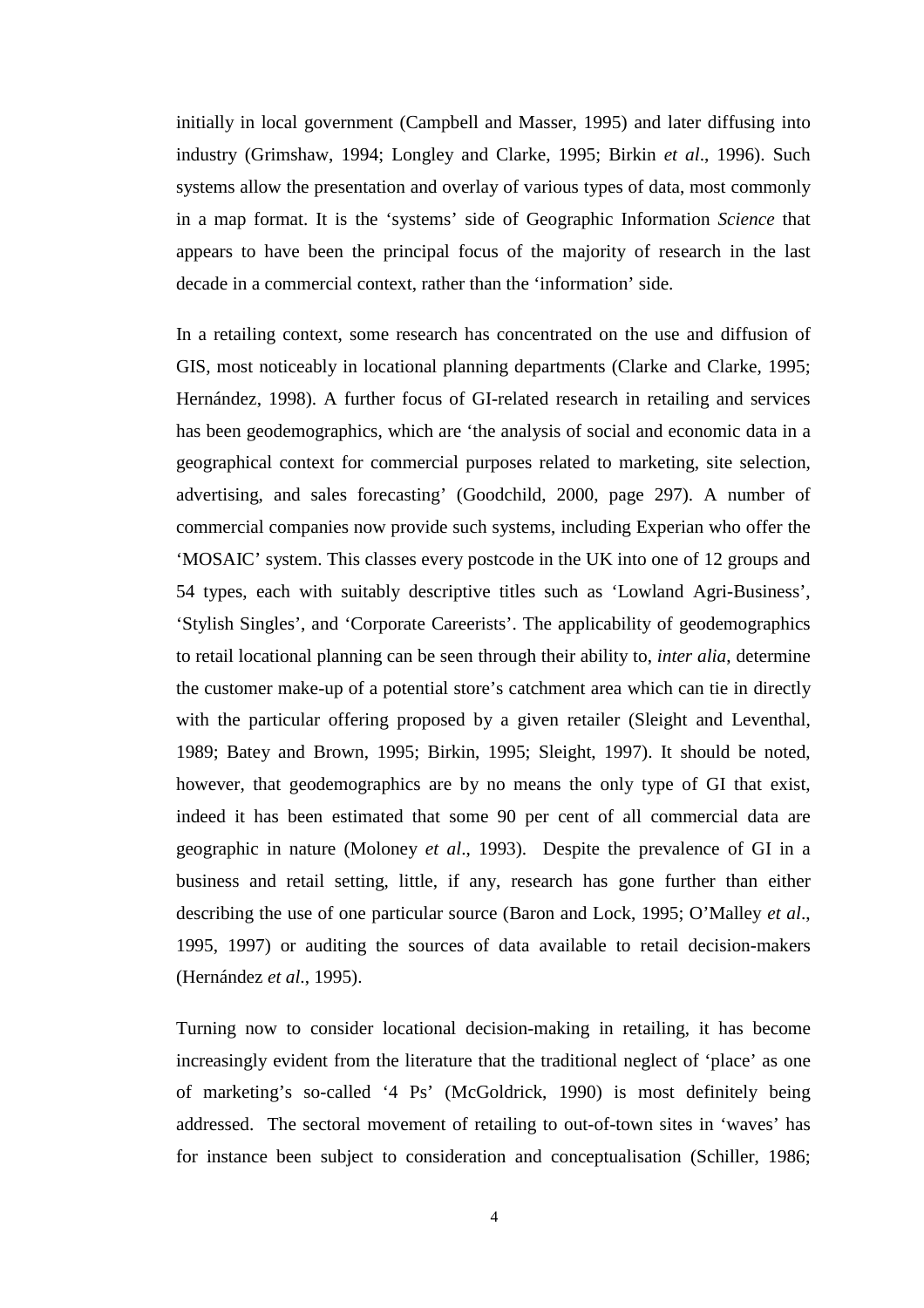Fernie, 1995). At a micro scale, the impact and role of location within relatively small locales such as town and city centres has also been considered (Brown, 1987; 1992). In terms of locational planning by multiple retailers, the time-honoured reliance on retailers' expansion strategies has been challenged by research that highlighted the importance of other location decisions to retail companies (Clarke *et al*., 1997). The so-called '6 Rs of the location mix' illustrate this and are shown in Table 1.

| Type of Decision | Description                                                                                         |
|------------------|-----------------------------------------------------------------------------------------------------|
| Roll-out         | Increasing floorspace in existing store or opening a new store                                      |
| Relocation       | Moving to a new site due to close proximity of two stores, or<br>availability of a new retail pitch |
| Rationalisation  | Closure of individual stores, or selling of divisions                                               |
| Refascia         | Altering image of outlets by changing their name/appearance                                         |
| Refurbishment    | <b>Updating fittings</b>                                                                            |
| Remerchandising  | Altering product range of a retail location, tailoring offer to the<br>local consumer               |

**Table 1: The 6 Rs of the location mix (after Hernández** *et al***., 1998)**

Whilst increasing sophistication is becoming apparent in locational decision-making, in part due to the decreased cost and increased availability of relevant technologies such as GIS (Clarke and Rowley, 1995; Clarkson *et al*., 1996) and increased recognition of the financial significance of locations (Wrigley, 1992), it is also obvious that 'finger in the air' and 'gut feel' methods of retail location planning are still prevalent. Hernández and Bennison (2000) for instance postulate that there exists an 'art and science' of retail location decisions but that 'the 'retail nose' may remain the ultimate arbiter' (*ibid*., page 365) with respect to locational planning. Subjective and intuitive methods of decision-making are still extremely commonplace in a retail locational context (*ibid*.).

In order to assess the use of GI in retail locational planning, three specific aims of this programme of research are envisaged, *viz*.:

- 1. To ascertain the relationship between GI and retail organisations' locational decision-making activity.
- 2. To establish the nature and extent of GI collection by UK multiple retailers, and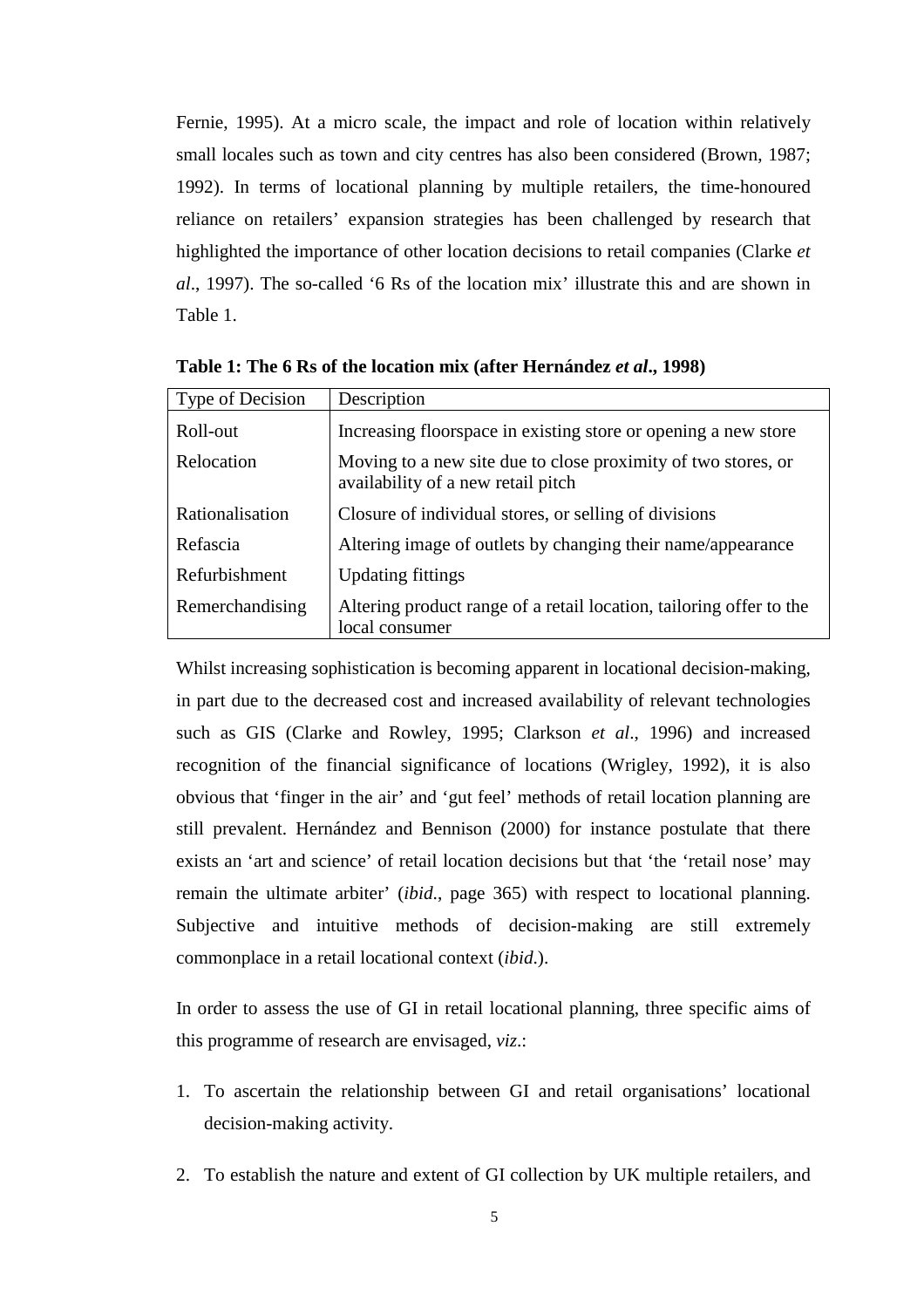to evaluate its use within decision-making activity

3. To determine the role of spatial cognition with respect to the use of GI within locational decision-making behaviour, and to represent this through a conceptual framework.

This paper is structured as follows: the next section details the methodology employed in the research programme so far with a description of the interviewing and survey procedures that have been utilised. Following this, preliminary results are discussed prior to some conclusions and implications for the future progression of this research.

## **2. Methodology**

The first stage of the research involved exploratory research into the use of one particular dataset, namely that containing loyalty card data. Loyalty card schemes have risen in prominence in the last few years and typically involve the customer building up points through the medium of a plastic-swipe loyalty card. Detailed data are generated on customer sales and patterns that can be referenced to the individual cardholder's address. This locational fixing of loyalty card data allows any data that are generated to be considered as a particular type of GI. A series of semi-structured interviews within five multiple retailers was therefore carried out which investigated the use and geographical awareness of such data.

The next stage of the research involved the implementation of a large-scale postal questionnaire survey. This was in order to establish the nature and extent of GI collection by location departments, and to also consider the relationship between GI use and retail organisations' locational decision-making activity. Entitled the '1999 Survey of Data Use in Locational Planning', the survey had a broader remit than the consideration of GI alone as it incorporated questions on the use of data and information in general, as well as current locational practices within UK retail organisations.

Pre-testing of the initial survey was carried out amongst locational planning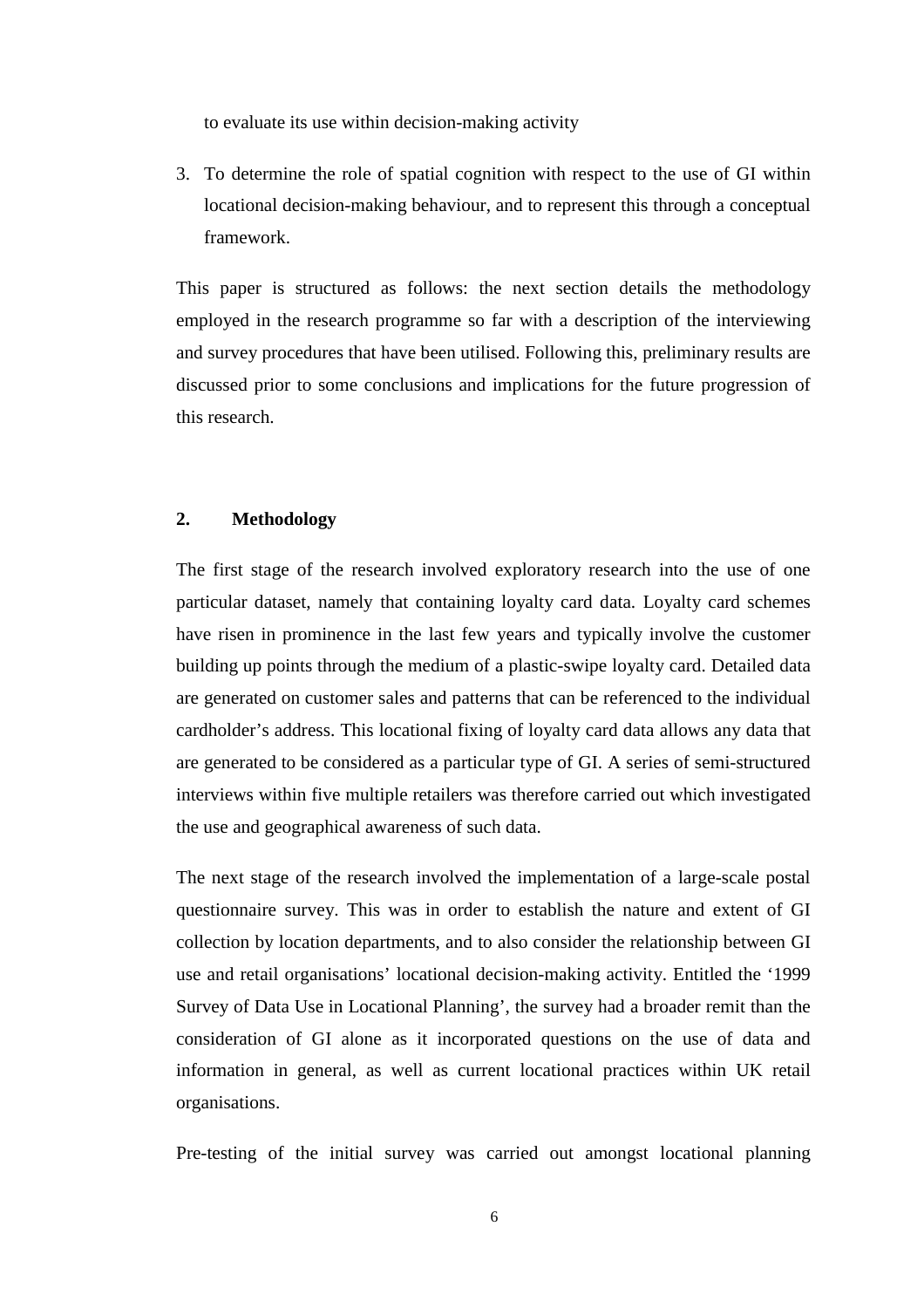managers, academics and consultants, amounting to some 12 in total. This allowed certain minor changes to be made, although it should be noted that the overall layout, structure and content of the revised survey varied little from the original. The questionnaire was targeted at those retailers operating over 50 outlets. A number of retailers with fewer stores were also included, where such retailers could be seen to have a strong regional catchment. Sampling was of the judgemental type (Hague and Harris, 1993) and commercially available retail directories were used to construct the sample (Newman Publishing, 1999; William Reed Publishing, 1997). In total, 289 questionnaires were distributed to individuals responsible for store location planning with names being gathered via a prior telephone call. This enabled questionnaires to be posted to a named individual, thereby potentially increasing the response rate (Hegelson, 1994).

The questionnaire was presented in an attractively designed 12 page-format on pale cream paper. A covering letter was also included emphasising the academic nature of the study, a promise of confidentiality and the provision of free summary findings to respondents, all established research strategies for inducing responses (Jobber and O'Reilly, 1996; Turley, 1999). A return envelope was included as the presence of this has been proven to increase response rate (Clark and Kaminski, 1990). The questionnaire contained a mixture of closed and open-ended questions. A follow-up letter was delivered to those individuals who had not replied after approximately 3 weeks. This had the effect of increasing the response rate to the survey by some 16 per cent. Analysis of the responses was carried out using the Statistical Package for the Social Sciences (SPSS) where appropriate (McCormack and Hill, 1997) and basic content-type analysis (Hague, 1994). In total, some 104 respondents returned the questionnaire completed, a response rate of 36 per cent, greater than Saunders *et al*.'s (2000) marker of 30 per cent as a 'good' response through this medium. In addition, a further 11 per cent of respondents refused to take part in the research for reasons such as time pressures and commercial sensitivity.

#### **3. Preliminary results**

This section reports the result of the research carried out to date. From the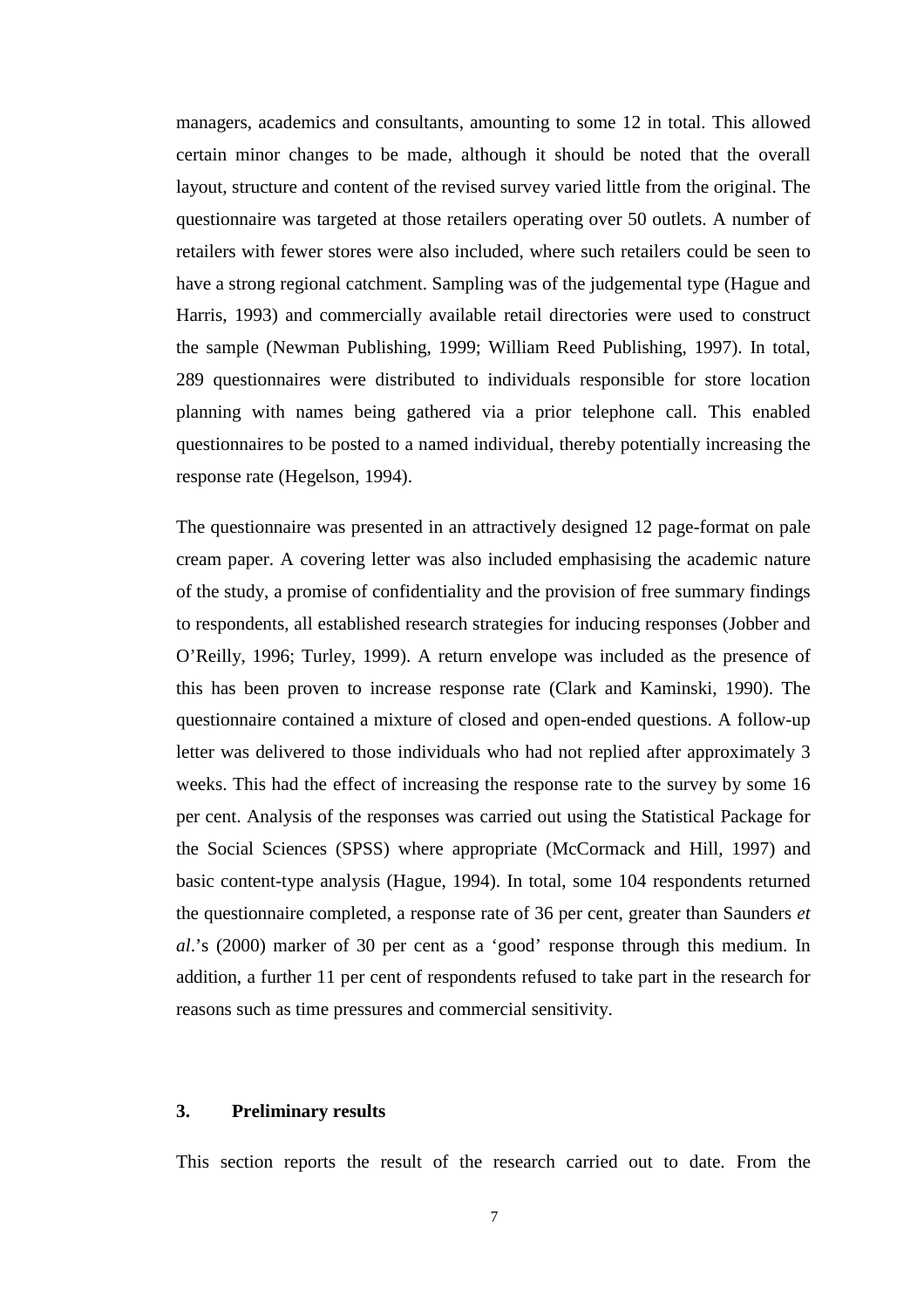exploratory interviews that were conducted to investigate decision-makers' geographical usage and awareness of loyalty card data, it was apparent that few interviewees considered the data that they held to be geographic in nature. Generally, little mapping of customer patterns was undertaken and data were mostly used, if at all, to refine the targeting of direct mail. Fuller results from this stage of the research are available in Byrom *et al*. (2000). From this stage of the research, however, it was possible to surmise that despite virtually all loyalty card data being geographic in nature, there was little evidence to suggest that this dimension to the data was apparent in any analysis that was undertaken of the database.

A wide range of results was forthcoming from the questionnaire survey and preliminary findings are presented here. The 36 per cent of usable responses represented organisations that were responsible for the operation of some 49000 outlets, and the breakdown by number of outlets operated is given in Table 2. Respondents were drawn from virtually all sectors of retailing.

| No. of<br>outlets           | 50 or<br>less | 51-100 | $101-250$ $251-500$ $501-$ | 1000 | $1001 -$<br>2500 | Over<br>2500 |
|-----------------------------|---------------|--------|----------------------------|------|------------------|--------------|
| $\frac{1}{6}$ % of sample 5 |               |        |                            |      |                  |              |

**Table 2: Survey sample by number of outlets operated**

Almost all respondents (95 per cent) collected data, with the average number of datasets collected being 10. Figure 1 shows the percentage of respondents collecting named datasets.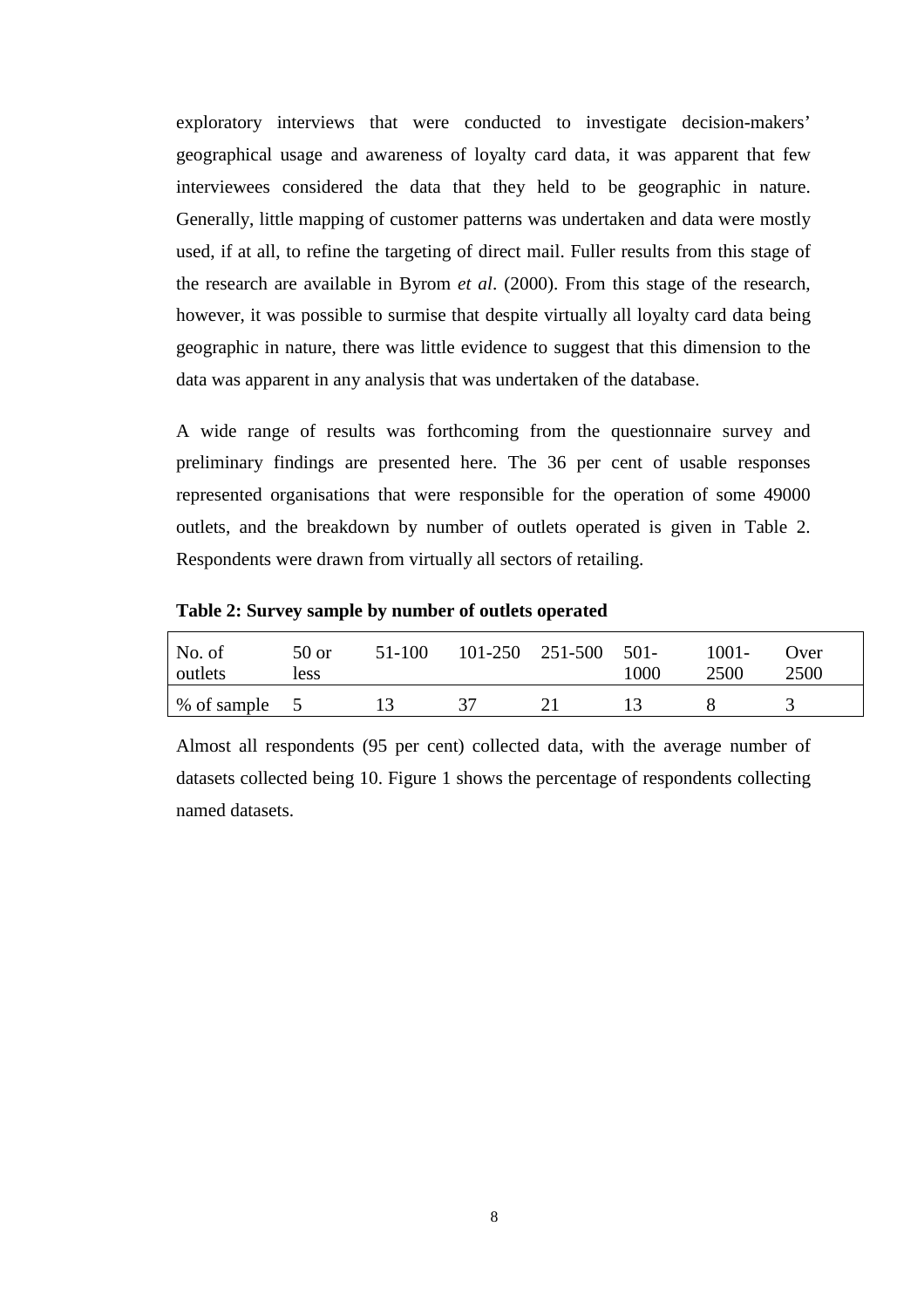

## **Figure 1: Percentage of respondents collecting named datasets**

As can be seen, a number of datasets with common features are more frequently collected. Census data, geodemographic data and lifestyle data were all sourced from external sources by approximately two-thirds of respondents. In terms of data collected from within the organisation, competitor, transactional and operational data predominated. Some 86 per cent of respondents said that data were shared within the company, with 6 datasets on average being shared. Table 3 shows which datasets were shared most frequently, as a proportion of those respondents collecting the specified dataset. Internal datasets are more likely to be shared than external datasets. This may be due to the existence of dedicated systems for sharing internal data.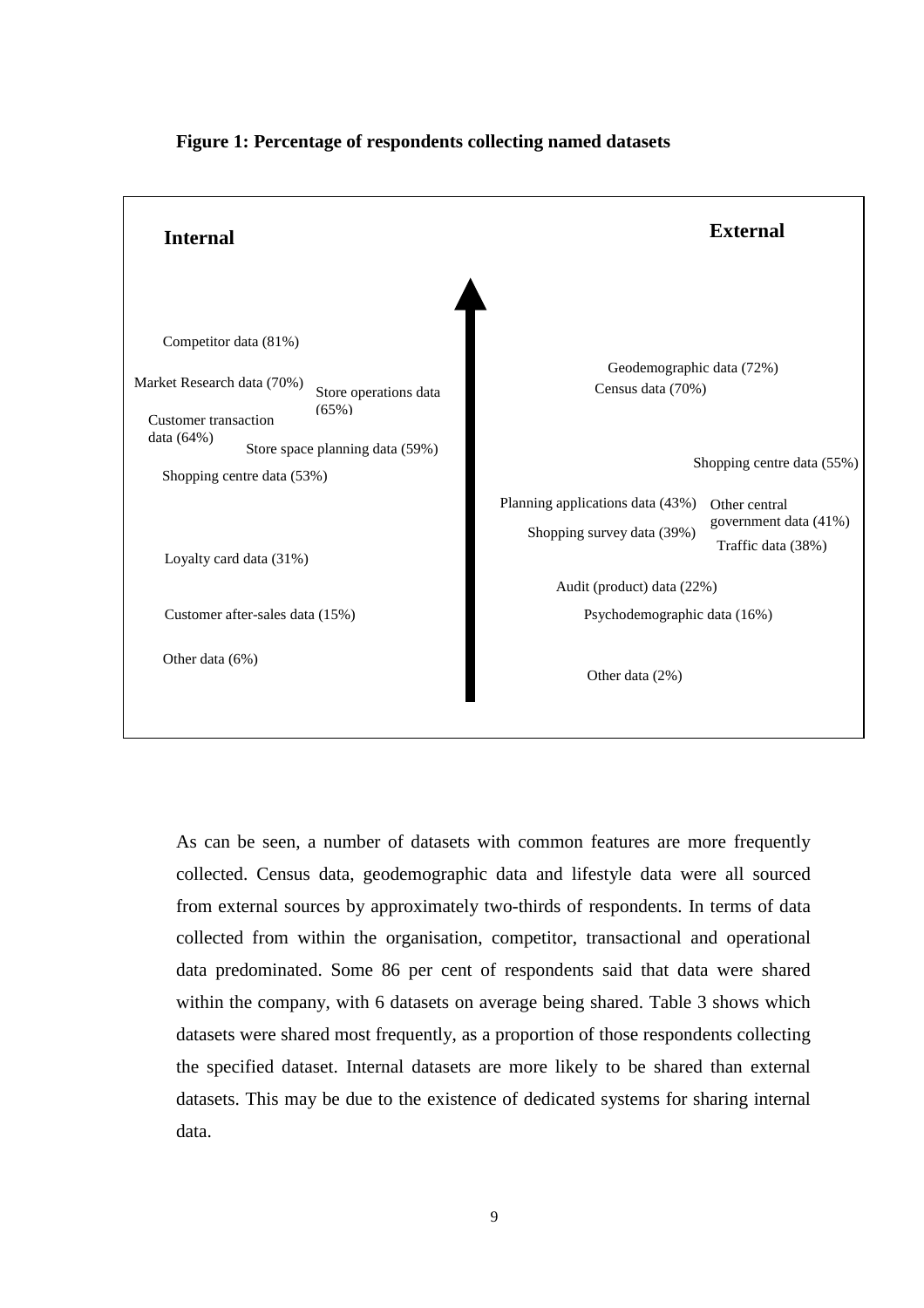| Internal datasets           |             | <b>External datasets</b> |             |  |
|-----------------------------|-------------|--------------------------|-------------|--|
| Dataset                     | % of        | Dataset                  | % $of$      |  |
|                             | respondents |                          | respondents |  |
| Loyalty card                | 88          | Census                   | 61          |  |
| Customer after sales        | 88          | Geodemographic           | 61          |  |
| Market research             | 84          | Shopping survey          | 59          |  |
| Store operations            | 76          | Planning applications    | 56          |  |
| <b>Customer transaction</b> | 75          | Lifestyle                | 51          |  |
| Store space planning        | 72          | Background map           | 49          |  |
| Competitor                  | 68          | Shopping centre          | 47          |  |
| Shopping centre             | 45          | Traffic                  | 46          |  |
|                             |             | Central government       | 40          |  |
|                             |             | Audit                    | 30          |  |

#### **Table 3: Percentage of respondents sharing named datasets**

Access to data was a major issue with respect to respondents' priorities for improved data and information, with the availability of data on the Internet or Intranet or in a central data warehouse cited as being a significant requirement. The importance of educating personnel as to the benefits of using data was also mentioned with the following quotes illustrating this:

'We are not aware of what data and information is available. We need to know more.'

'Better education of other departments as to what's available is needed along with better software delivery systems i.e. internet/intranet mapping packages.'

'Improved lines of communication between all departments would be good.'

Of those sharing data, 57 per cent shared data with a single department more than any other. Reflecting the common linkages between locational planning and marketing and operations departments, Table 4 highlights the fact that these two latter departments were most frequently involved in data sharing.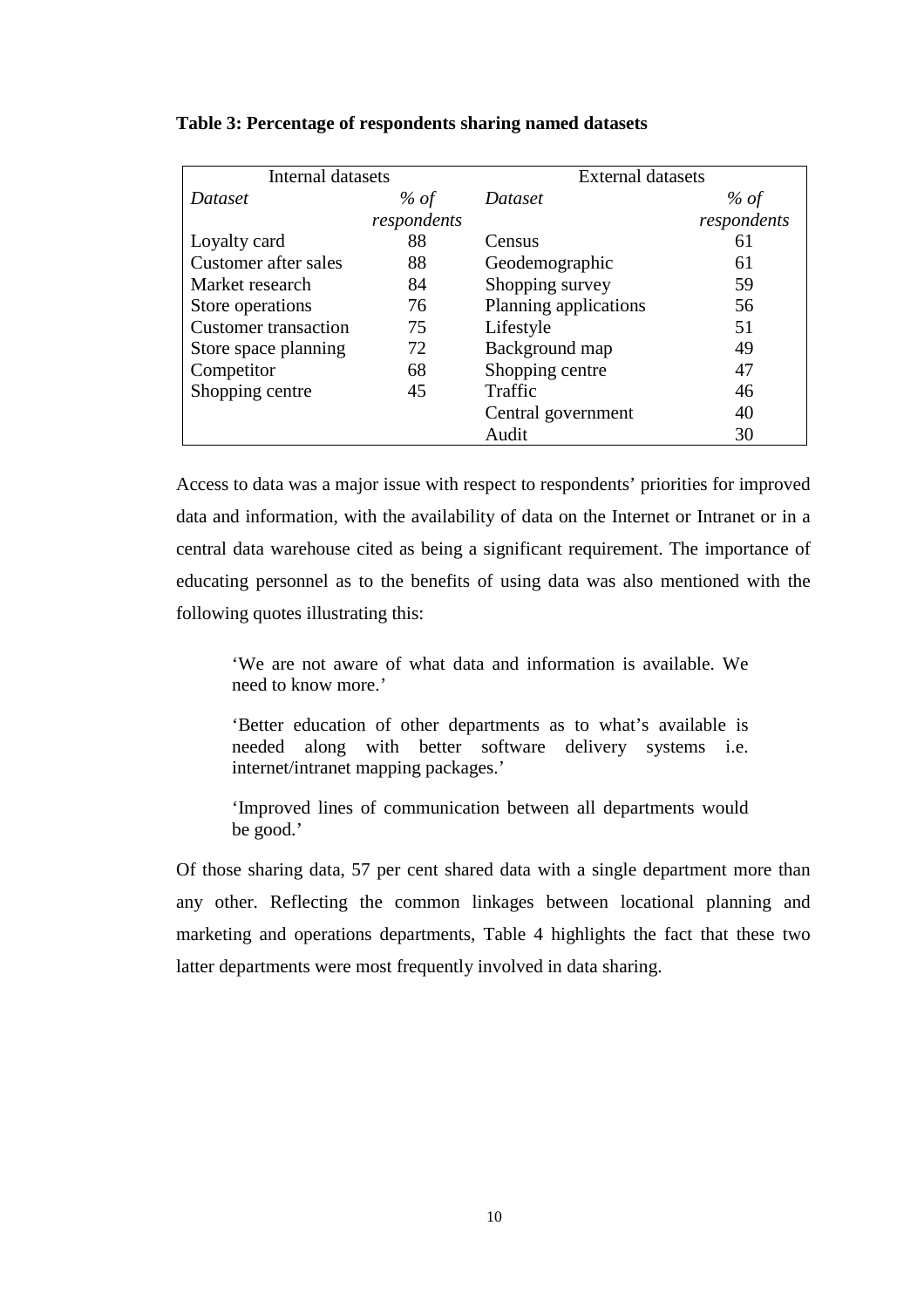| Department                      | % of respondents sharing data principally with that department |
|---------------------------------|----------------------------------------------------------------|
| Operations                      | 34                                                             |
| Marketing                       | 30                                                             |
| Merchandising/<br><b>Buying</b> | 7                                                              |
| <b>Sales</b>                    | 3                                                              |
| Other                           | 26                                                             |

**Table 4: Department that data were most commonly shared with**

Attitudinal statements were also a feature of the survey and there was evidence from these that GIS were becoming a central part of locational decision-making (see Box 1). It was also apparent that respondents had experienced an increase in available data, with roughly three-quarters of respondents agreeing that the amount of data available to them had increased significantly in the last 5 years, yet most respondents disagreed with the statement that *too much* data were available.

The main focus of the survey was to analyse the role of geographic data and information in locational decision-making. To date, little research has focused on practitioners' awareness of the geographic nature of data and resultant analysis that is possible. As noted earlier, it has been estimated that 90 per cent of all commercial data can be considered geographic in nature (Moloney *et al*., 1993). For purposes of clarification and to avoid confusion over the term 'geographic data', a commonly accepted definition was given within the questionnaire. Wildly different responses, ranging from 0 per cent to 100 per cent were given by respondents when they were asked what proportion of their departments' internal databases were geographic. The average figure given was 47 per cent. Reflecting differences between respondents' 'geographical awareness', Table 5 shows that GIS implementers placed a higher value on the amount of their data that they thought to be geographic than non-GIS implementers.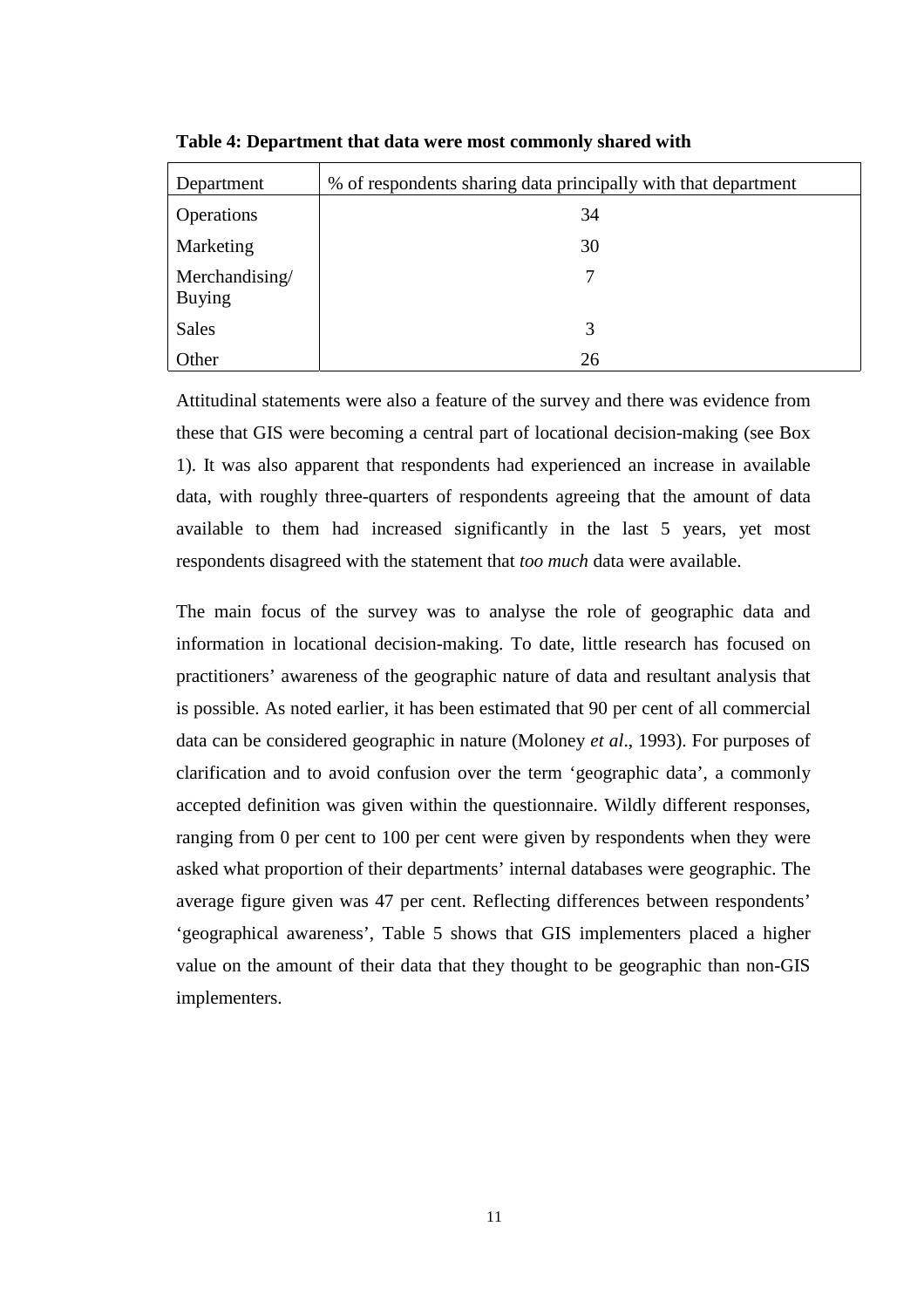| Don 1, Ammuning Summing of Ramsunging uspects of auna                                      |       |                  |          |  |
|--------------------------------------------------------------------------------------------|-------|------------------|----------|--|
|                                                                                            |       | % of respondents |          |  |
| <b>Statement</b>                                                                           | Agree | Neither          | Disagree |  |
| 'GIS are a vital part of our department's<br>decision-making processes'                    | 45%   | 25%              | 30%      |  |
| The amount of data at our disposal has not<br>increased significantly in the last 5 years' | 21\%  | 5%               | 74%      |  |
| It often seems that we have too much data for<br>our requirements'                         | 18%   | 29%              | 53%      |  |
|                                                                                            |       |                  |          |  |

## **Box 1: Attitudinal statements – organisational aspects of data**

**Table 5: Respondents deeming % of data geographic by GIS implementation**

|                     | % of respondents' internal datasets deemed geographic |  |   |        |  |  |  |
|---------------------|-------------------------------------------------------|--|---|--------|--|--|--|
| GIS status          | 50-74<br>$0 - 24$<br>25-49                            |  |   | 75-100 |  |  |  |
| GIS implemented     | 10                                                    |  | Ю |        |  |  |  |
| GIS not implemented | 24                                                    |  |   | 14     |  |  |  |

Some 85 per cent of respondents thought that the geographic referencing to data was either 'very important' or 'quite important' to their company, suggesting that practitioners could see the value in knowing and applying the location of customers and outlets in space. In contrast to this, 47 per cent of respondents felt that they were not maximising their use of geographic data, whilst 22 per cent of respondents did not know if they were getting the most from this resource. Respondents felt that the use of geographic data could be improved in a number of ways, including:

'having the time to spend studying the data,'

'the greater use of customer data,'

'knowing more about competitor locations/sizes so that strategy planning can be better performed.'

The attitudinal statements (see Box 2) also highlighted the fact that geographic data are an important resource to many locational planning executives. GIS had been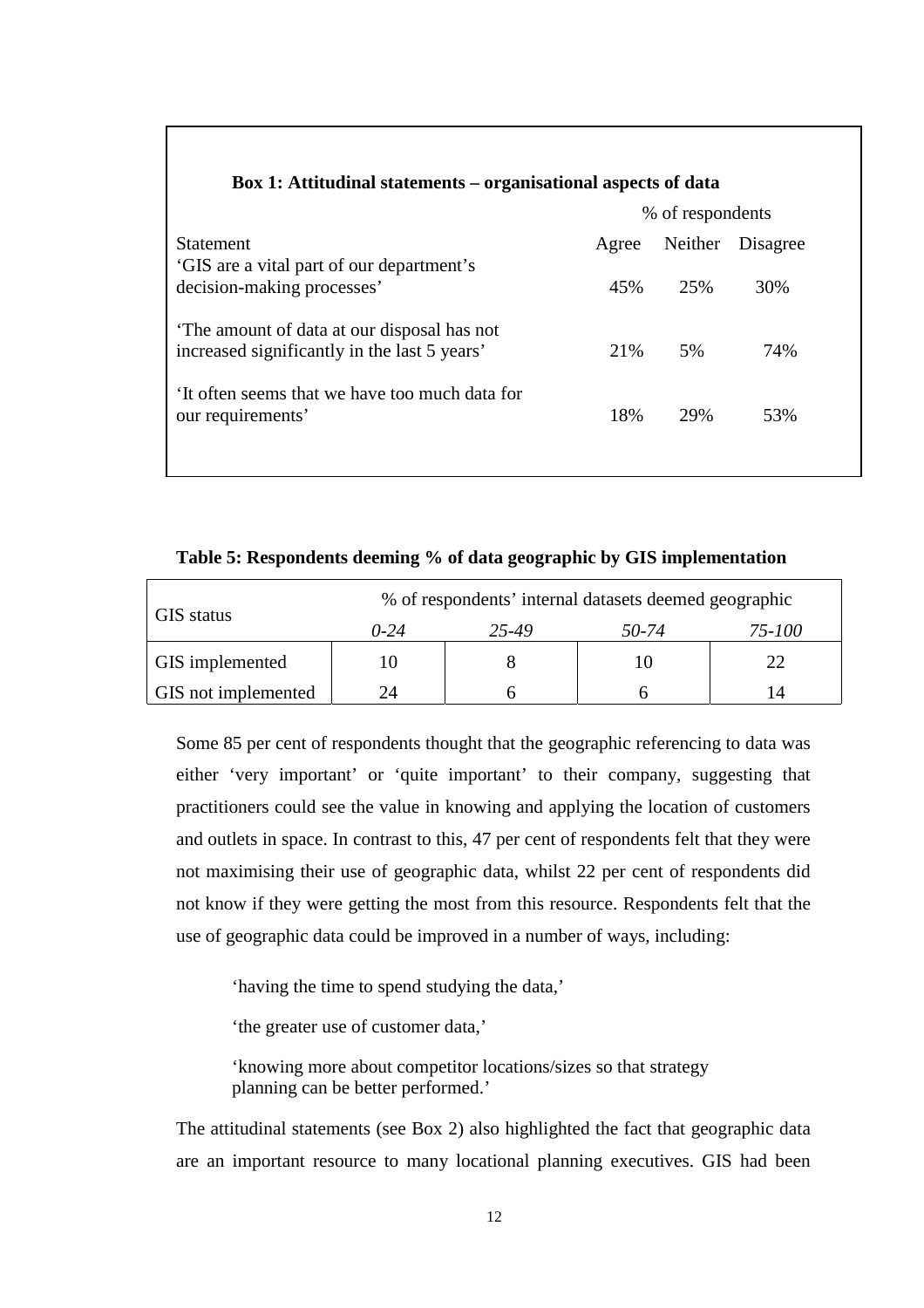implemented in 46 per cent of companies. The implementation of GIS varied by sector, with approximately three-quarters of grocery respondents having implemented GIS in contrast with no respondents in the CTN, stationery and furniture sectors having introduced the technology. In terms of those respondents that had *not* implemented GIS, 60 per cent of respondents agreed with the statement 'we can see some advantages in implementing GIS', and others cited reasons for their non-introduction:

'Funding is not available.'

Г

'At present we don't have the resources or manpower to consider setting up a GIS system.'

'(GIS are) not a priority at present.'

| <b>Box 2: Attitudinal statements - data issues</b>                                  |                  |     |                  |  |  |
|-------------------------------------------------------------------------------------|------------------|-----|------------------|--|--|
|                                                                                     | % of respondents |     |                  |  |  |
| <b>Statement</b>                                                                    | Agree            |     | Neither Disagree |  |  |
| 'Geographic data are the key to many of our business<br>requirements                | 68%              | 27% | 5%               |  |  |
| 'Geographic data are unlikely to increase in<br>importance over the next 5 years'   | 27%              | 19% | 54%              |  |  |
| 'Awareness of the geographic element of data is<br>prevalent across our department' | 63%              | 19% | 18%              |  |  |
| 'Geographic data are no different from any other<br>type of data'                   | 20%              | 35% | 45%              |  |  |

The apparent increase in the amount of technology available for store location decisions had resulted in more respondents holding datasets digitally – on average 56 per cent were held in this format. Respondents stated that on average 23 per cent of their digital datasets were held in a GIS. Table 6 shows which geographical scales were used most frequently by respondents, with postal codes and company specific areas (such as store catchments) being most predominant.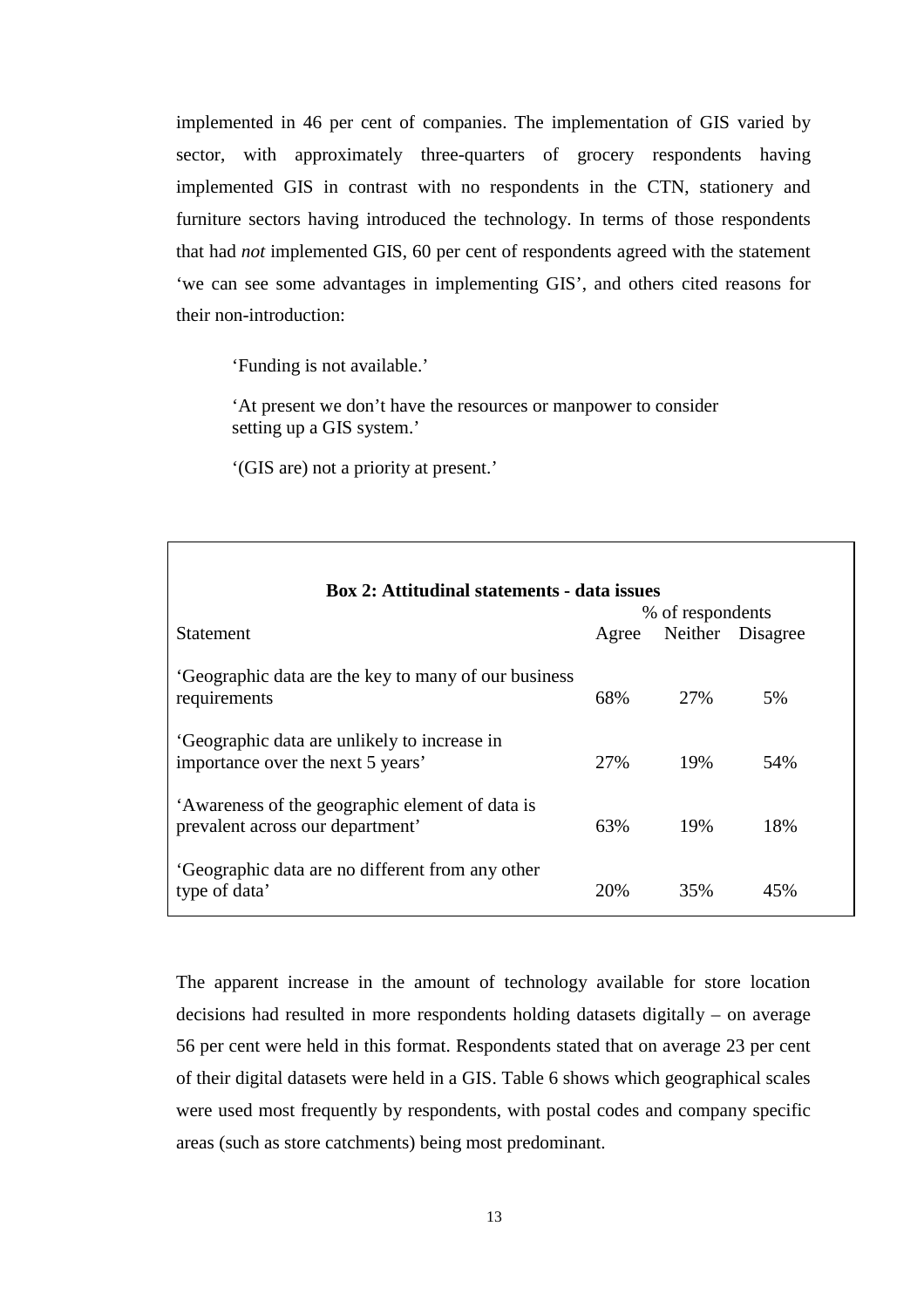A further focus of the survey was locational decision-making practices and strategies. Most respondents (74 per cent) stated that the number of outlets operated had increased in the last 5 years. However some interesting inter-sectoral differences were apparent when respondents' views on how the number of outlets would change in the next 5 years were sought. Overall, 67 per cent of respondents thought that the number of outlets they operate would increase, but this average masks considerable inter-sectoral variations. Whilst three-quarters of grocery retailers thought their store networks would increase, just one of the financial sector respondents envisaged an increase in their branch networks.

| Geographical Scale                | % of respondents using specified scale |
|-----------------------------------|----------------------------------------|
| Wards/parishes                    | 8                                      |
| Local authority districts         | 21                                     |
| Ordnance Survey grid references   | 19                                     |
| Postal geography units            | 60                                     |
| Company specific regions or areas | 50                                     |
| Census geography units            | 29                                     |
| Travel to Work areas              | 14                                     |
| Other geographical units          | 19                                     |

**Table 6: Percentage of respondents using specified geographical scales**

Respondents reported a fair degree of sophistication with regard to locational applications, such as targeting direct mail, monitoring outlet performance and catchment area identification; that were carried out. The average number of named applications undertaken on an *ad hoc* basis was 4 and the average number of named applications undertaken on a regular basis was 6. Respondents operating more outlets tended to carry out more applications, suggesting that larger store networks necessitate greater investment and sophistication in locational techniques and applications.

The attitudinal statements (see Box 3) also highlighted the importance of visits to sites, with 96 per cent of respondents agreeing that 'site visits were a vital part of locational decision-making processes'. This would suggest that despite rapid advances in the amount of technology available in recent years, intuition and a good retail 'nose' are still an essential part of locational decision-making.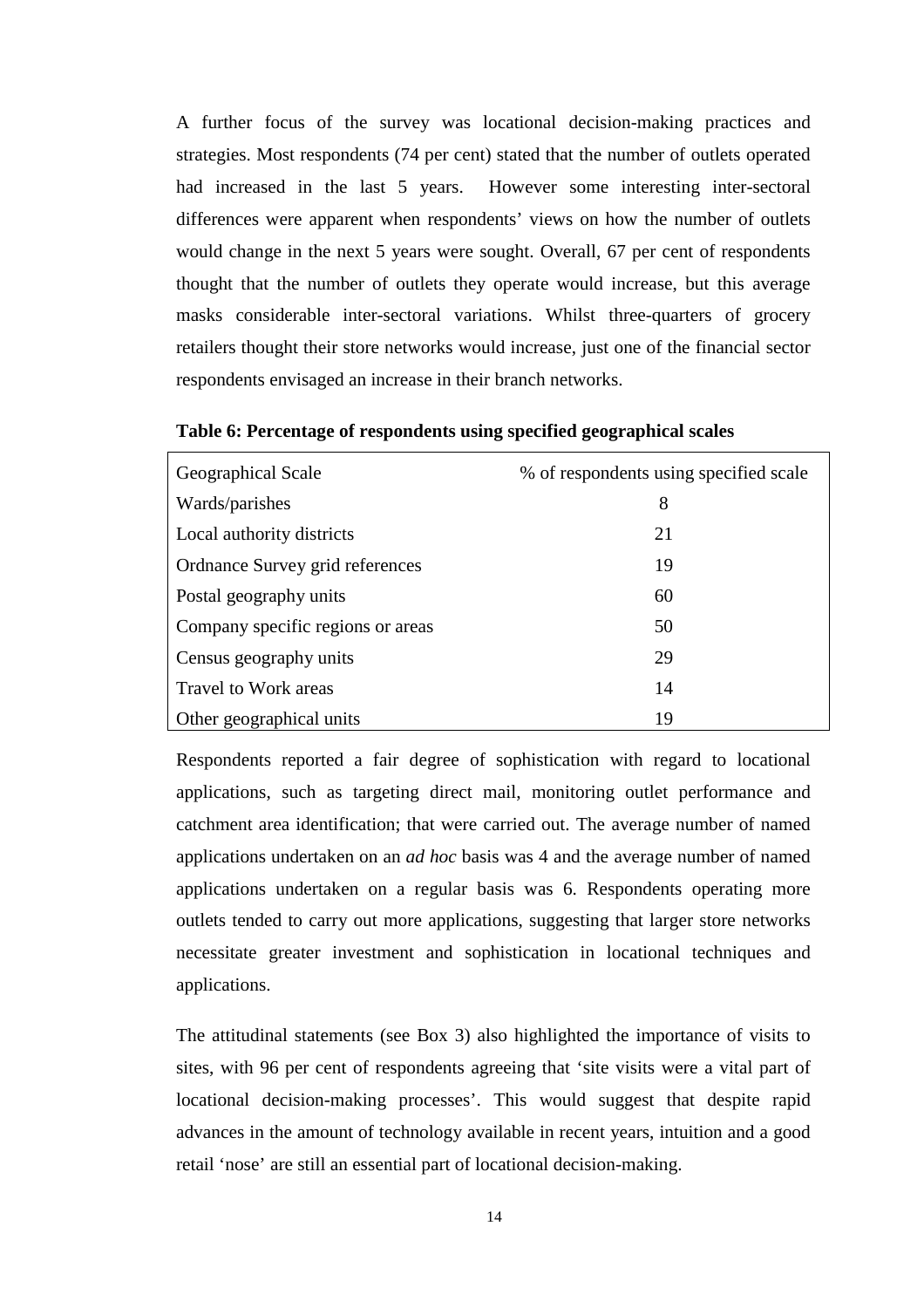'Gut feel and experience has worked very well so far.'

'Locational identification still works predominantly on hunches and intuition. GIS is helping but not as fully as possible.'

'In my opinion, sound locational decision-making is an art not a science. Without an understanding of the strengths and weaknesses of the base data . . . geographic information and software is dangerous and costly witchcraft.'

| Box 3: Attitudinal statements - locational decision-making                                            |       |                  |                  |  |  |
|-------------------------------------------------------------------------------------------------------|-------|------------------|------------------|--|--|
|                                                                                                       |       | % of respondents |                  |  |  |
| <b>Statement</b>                                                                                      | Agree |                  | Neither Disagree |  |  |
| 'Making visits to potential and existing outlets is a<br>vital part of our locational decision-making |       |                  |                  |  |  |
| processes'                                                                                            | 96%   | 3%               | 1%               |  |  |
| Our company is oriented towards decisions that are<br>supported by statistical analysis'              | 57%   | 21\%             | 22%              |  |  |
| The recommendations our department makes are<br>rarely accepted by senior management'                 | 5%    | 10\%             | 85%              |  |  |

Many respondents felt that their locational decision-making processes were constrained by internal politics and bureaucratic decision-making structures, insufficient resources and a lack of appropriate data and information for decisionmaking.

### **4. Conclusions and implications for further research**

The research undertaken to date has gone some way in tackling the first two aims of the programme of research, namely to 'ascertain the relationship between GI and retail organisations' locational decision-making activity' and 'to establish the nature and extent of GI collection by UK multiple retailers, and to evaluate its use within decision-making activity'. The exploratory stages of the research established that one particular type of GI, loyalty card data, were generally not being utilised to their fullest extent. Recognition of the geographic nature of such data allows a fuller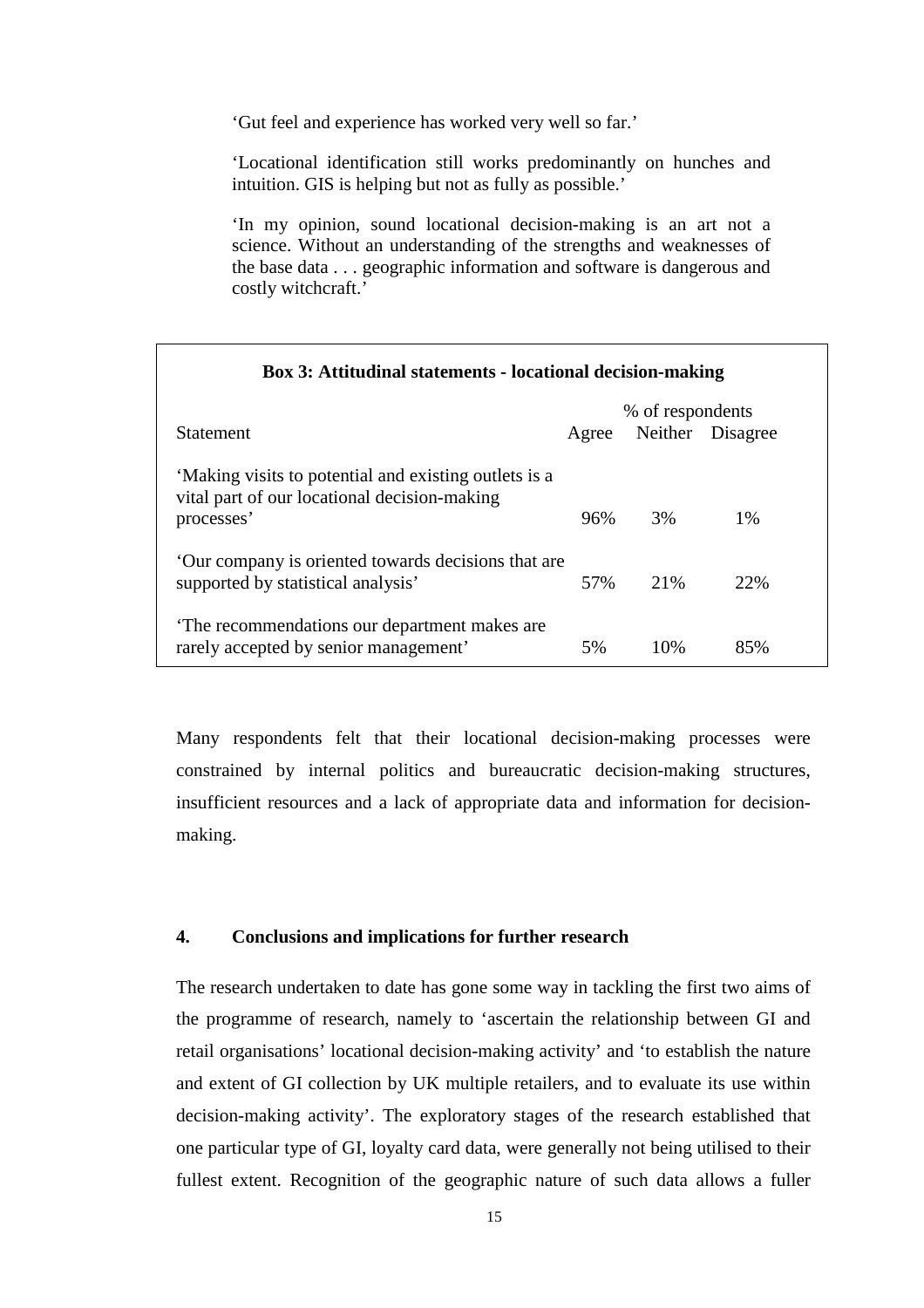picture of consumer behaviour to be established, including such details as where consumers are located and when and where they shop, through the large amounts of data that are gathered that are specific to the individual. This stage of the research suggested that further work that documented the nature of GI collection and use within locational decision-making activity would be apposite.

To that end, a large-scale postal survey was carried out which emphasised that there is relatively widespread collection and usage of data amongst respondents across various sectors. The geographic nature of data and information was not viewed as an explicit feature of the data. Some awareness of the importance of the geographic nature of data, correlated to the use of GIS, was, however, evident with some respondents; as was the importance of mapping locations. On the whole, a need for greater sharing of data within organisations to reduce unnecessary wastage and duplication was identified. The importance of new technology (for example the Internet and Intranet), greater communication, and awareness of what data are available are seen by respondents as central to an improvement in the use of data. Despite the introduction of new technologies, more 'traditional' methods of site analysis are still important and, as suggested by Hernández and Bennison (2000), it would appear that human judgement is still the 'ultimate arbiter'.

In terms of the future progression of the research, there is, of course, greater scope for investigation into the role of GI in locational decision-making. It is envisaged that this will be achieved through a series of telephone interviews with 57 of the 104 respondents who agreed to be further involved. This will allow a more detailed evaluation of the nature of GI use within locational decision-making activity to be achieved. Following these telephone interviews, in-depth case-study research will be undertaken in 3-4 multiple retail organisations. The purpose of these case studies is to tackle the third aim of the programme of the research, namely 'to determine the role of spatial cognition with respect to the use of GI within locational decisionmaking behaviour, and to represent this through a conceptual framework'. It is suggested here that individuals' varying cognitive processes will impact significantly on the use and visualisation of GI, thus affecting its use within locational decision-making activity. The use of cognitive mapping techniques, akin to those emanating from Lynch's seminal (1960) work *The Image of the City*, with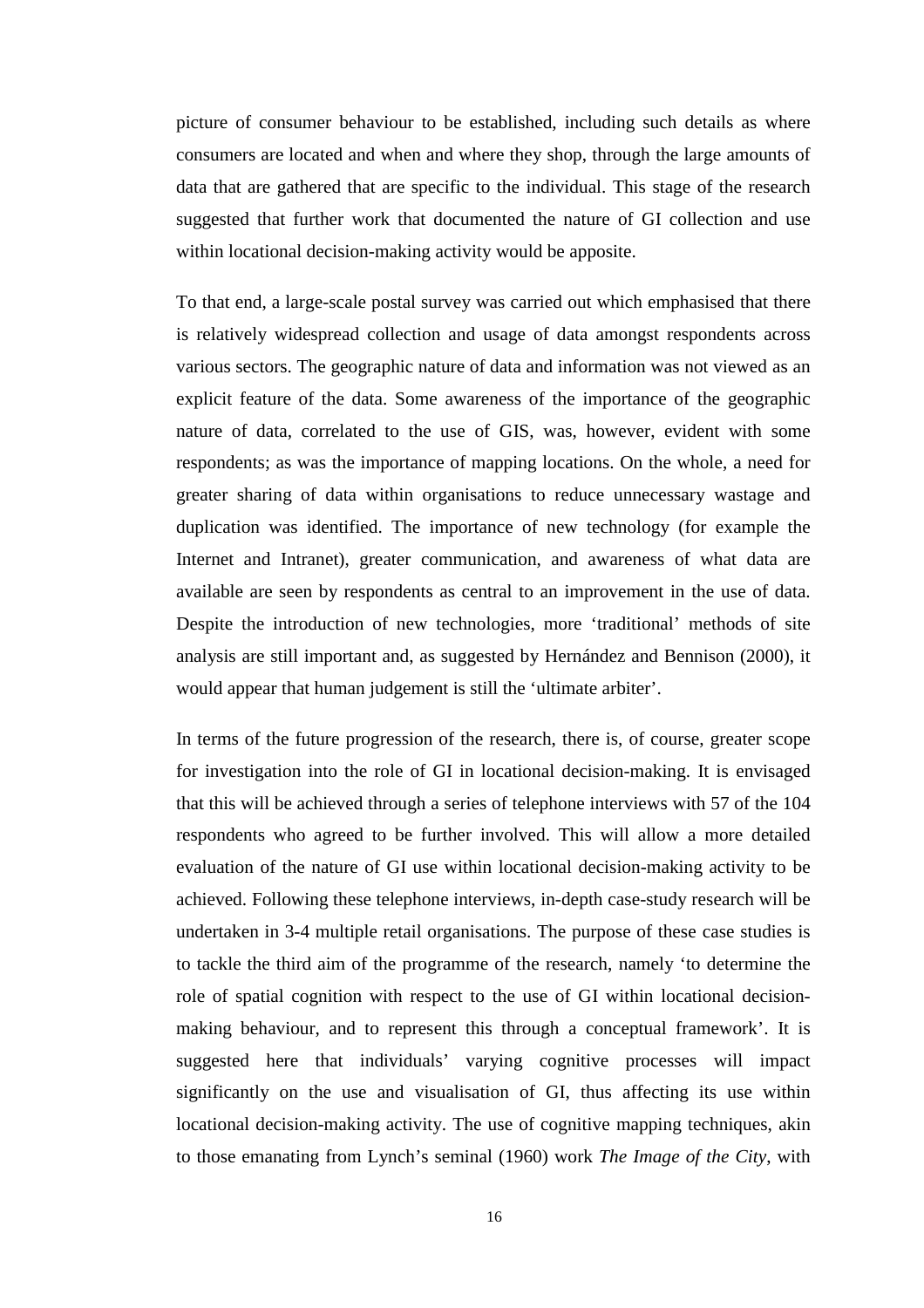stakeholders in the locational decision-making process is therefore central to the next stages of this research.

In sum, it is expected that, once completed, the latter stages of this programme of research will enhance the body of research that has been concerned with retail locational decision-making. Spatial cognitive mapping techniques are yet to be evaluated fully in such a context, although some initial research has recently been undertaken by Clarke *et al*. (2000) who have used such techniques amongst retail executives to establish the key factors pertaining to successful superstores. It is envisaged that the further employment of cognitive mapping techniques will increase understanding of the dynamics of retail locational decision-making at a time when the certainty of retail locations is by no means guaranteed.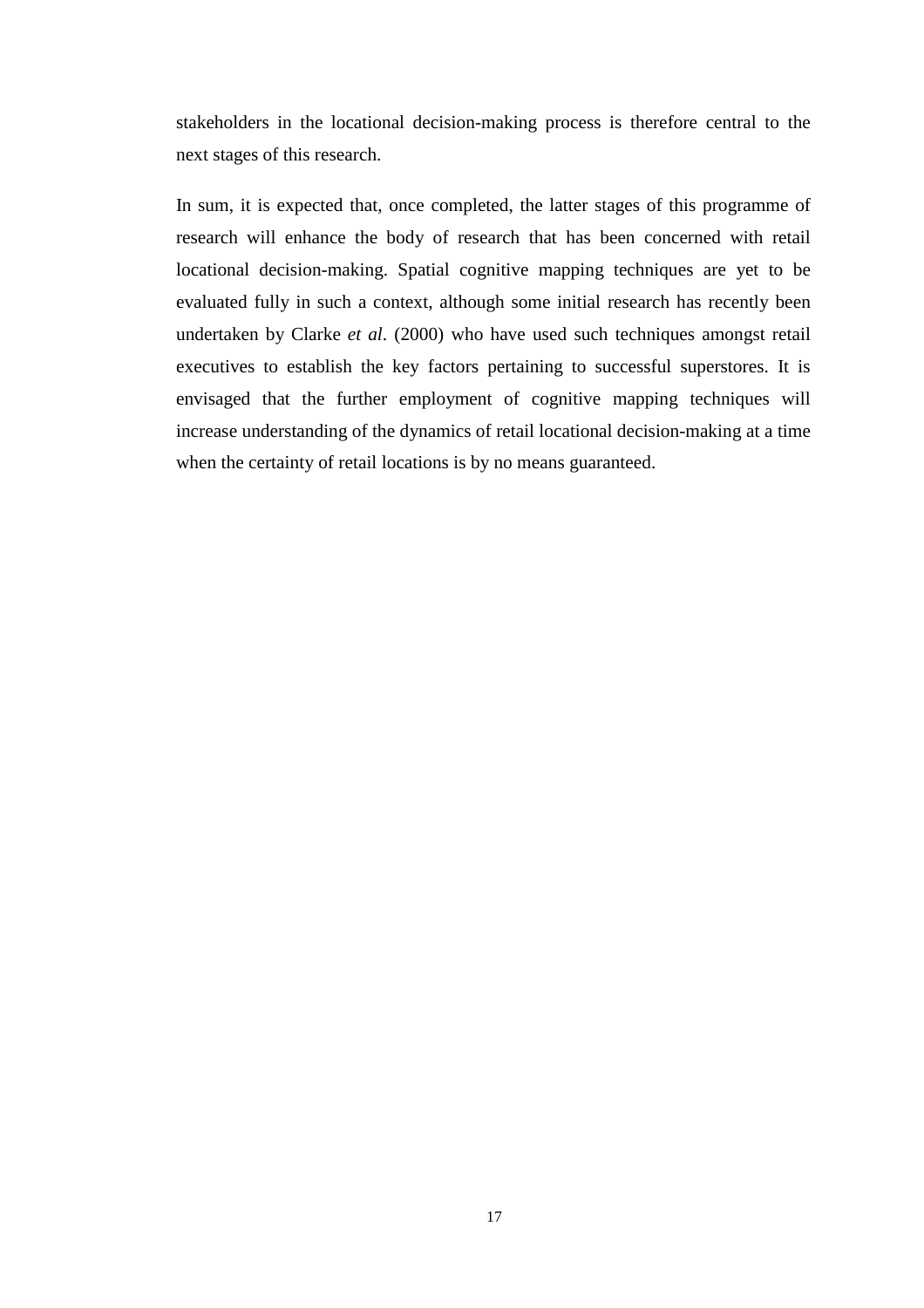#### **References**

Baron, S. and Lock, A. (1995), "The challenges of scanner data", *Journal of the Operational Research Society*, 46, 50-61.

Batey, P. and Brown, P. (1995), "From human ecology to customer targeting: the evolution of geodemographics", in *GIS for Business and Service Planning*, (Eds.) Longley, P. and Clarke, G. 77-103. Cambridge: GeoInformation International.

Birkin, M. (1995), "Customer targeting, geodemographics and lifestyle approaches", in *GIS for Business and Service Planning*, (Eds.) Longley, P. and Clarke, G. 104- 149. Cambridge: GeoInformation International.

Birkin, M., Clarke, G., Clarke, M. and Wilson, A. (1996), *Intelligent GIS: Location Decisions and Strategic Planning*. Cambridge: GeoInformation.

Brown, S. (1987), "Retailers and micro-retail location: a perceptual perspective", *International Journal of Retailing*, 2(3), 3-21.

Brown, S. (1992), *Retail Location: A Micro-Scale Perspective*. Aldershot: Avebury.

Burrough, P.A. (1986), *Principles of Geographic Information Systems for Land Resource Assessment*. Oxford: Clarendon.

Byrom, J.W., Hernández, T., Bennison, D. and Hooper, P. (2000), "Exploring the geographical dimension in loyalty card data", *Marketing Intelligence and Planning*, forthcoming.

Campbell, H.J. and Masser, I. (1995), *GIS and Organizations: How Effective Are GIS in Practice?*. London: Taylor and Francis.

Clark, G.L. and Kaminski, P.F. (1993), "How to get more for your money in mail surveys", *Journal of Services Marketing*, 4(1), 41-47.

Clarke, G. and Clarke, M. (1995), "The development and benefits of customized spatial decision support systems", in *GIS for Business and Service Planning*, (Eds.) Longley, P., and Clarke, G. 227-246. Cambridge: GeoInformation International.

Clarke, I., Bennison, D. and Pal, J. (1997), "Towards a contemporary perspective of retail location", *International Journal of Retail & Distribution Management*, 25(2), 59-69.

Clarke, I., Horita, M. and Mackaness, W. (2000), "The spatial knowledge of retail decision makers: capturing and interpreting group insight using a composite cognitive map", *The International Review of Retail, Distribution and Consumer Research*, 10(3), 265-285.

Clarke, I. and Rowley, J. (1995), "A case for spatial decision-support systems in retail location planning", *International Journal of Retail & Distribution Management*, 23(3), 4-10.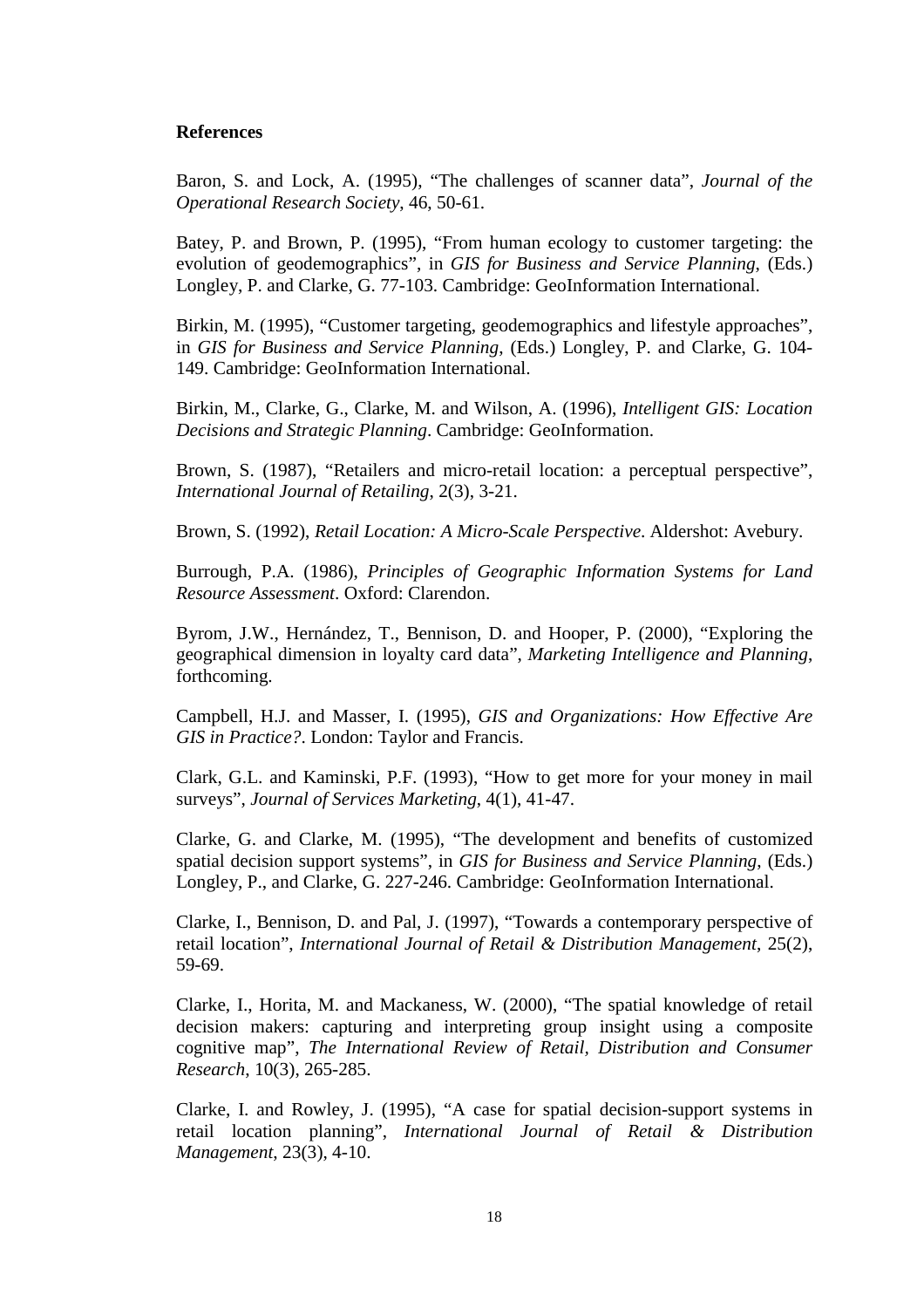Clarkson, R.M., Clarke-Hill, C.M. and Robinson, T. (1996), "UK supermarket location assessment", *International Journal of Retail & Distribution Management*, 24(6), 22-33.

Department of the Environment (1987), *Handling Geographic Information: Report of the Committee of Enquiry Chaired by Lord Chorley*. London: HMSO.

Department of the Environment (1996), *Planning Policy Guidance: Town Centres and Retail Development (Revised PPG6)*. London: Department of the Environment.

Department of the Environment, Transport and the Regions (1998), "Geographic Information: a charter standard statement", URL: [http://www.planning.detr.gov.uk/pd/gichart.html,](http://www.planning.detr.gov.uk/pd/gichart.html) accessed 9 March 2000.

Fernie, J. (1995), "The coming of the fourth wave: new forms of retail out-of-town development", *International Journal of Retail & Distribution Management*, 23(1), 4- 11.

Goodchild, M. (2000), "Geodemographics", in *The Dictionary of Human Geography*, (Eds.) Johnston, R.J., Gregory, D., Pratt, G. and Watts, M. 4th edition. 297-298. Oxford: Blackwell.

Grimshaw, D.J. (1994), *Bringing Geographical Information Systems into Business*. Harlow: Longman.

Guy, C.M. (1994), "Grocery store saturation: has it arrived yet?", *International Journal of Retail & Distribution Management*, 22(1), 3-11.

Guy, C.M. (1996), "Grocery store saturation in the UK: the continuing debate", *International Journal of Retail & Distribution Management*, 24(6), 3-10.

Guy, C.M. (1997), "Fixed assets or sunk costs? An examination of retailers' land and property holdings in the UK", *Environment and Planning A*, 29, 1449-1464.

Hague, P. (1994), *Questionnaire Design*. London: Kogan Page.

Hague, P. and Harris, P. (1993), *Sampling and Statistics*. London: Kogan Page.

Hegelson, J.G. (1994), "Receiving and responding to a mail survey: a phenomenological examination", *Journal of the Market Research Society*, 36(4), 339-347.

Hernández, J.A. (1998), "The role of geographical information systems within retail location decision making", unpublished PhD thesis, The Manchester Metropolitan University.

Hernández, T. and Bennison, D. (2000), "The art and science of retail location decisions", *International Journal of Retail & Distribution Management*, 28(8), 357- 367.

Hernández, T., Bennison, D. and Cornelius, S. (1998), "The organizational context of retail location planning", *GeoJournal*, 45(4), 299-308.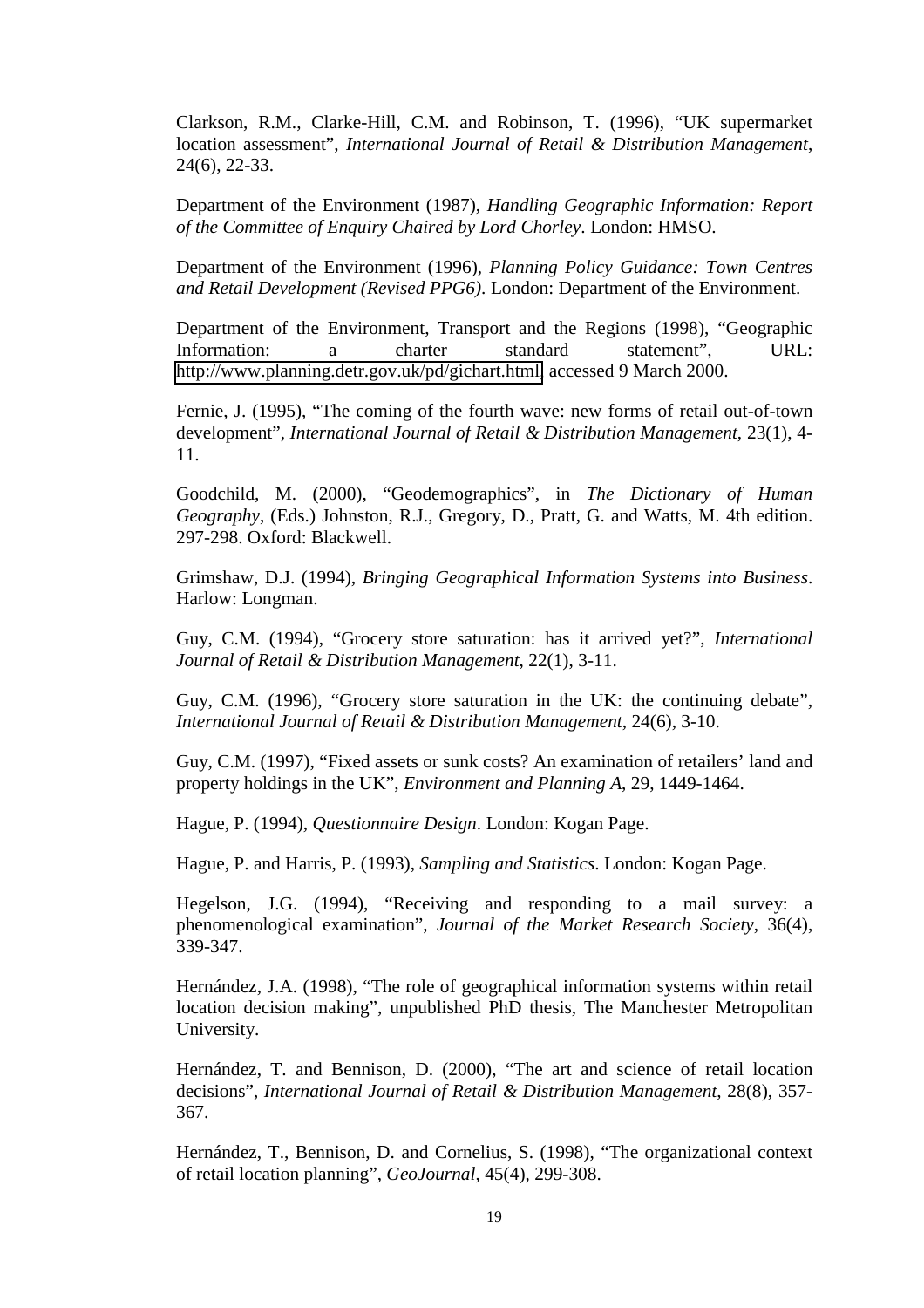Hernández, T., Cornelius, S. and Bennison D. (1995), "Finding spatial data: an evaluation of data sources for retail location analysis", *Journal of Targeting, Measurement and Analysis for Marketing*, 4, 11-23.

Jobber, D. and O'Reilly, D. (1996), "Industrial mail surveys: techniques for inducing response", *Marketing Intelligence & Planning*, 14(1), 29-34.

Langston, P., Clarke, G.P. and Clarke, D.B. (1997), "Retail saturation, retail location and retail competition: an analysis of British grocery retailing", *Environment and Planning A*, 29, 77-104.

Langston, P., Clarke, G.P. and Clarke, D.B. (1998), "Retail saturation: the debate in the mid-1990s", *Environment and Planning A*, 30, 49-66.

Longley, P. and Clarke, G. (Eds.) (1995), *GIS for Business and Service Planning*. Cambridge: GeoInformation International.

McCormack, B. and Hill, E. (1997), *Conducting A Survey: The SPSS Workbook*. London: International Thomson Business Press.

McGoldrick, P. (1990), *Retail Marketing*. Maidenhead: McGraw-Hill.

Moloney, T., Lea, A.C. and Kowalchuck, C. (1993), "Manufacturing and packaged goods", in *Profiting From A Geographic Information System*, (Ed.) Castle, G.H. III. 105-129. Fort Collins, CO: GIS World.

Newman Publishing (1999), *Retail Directory of the UK 1999*. London: Newman Publishing.

O'Malley, L., Patterson, M. and Evans, M. (1995), "Retailing applications of geodemographics: a preliminary investigation", *Marketing Intelligence & Planning* 13(2), 29-35.

O'Malley, L., Patterson, M. and Evans, M. (1997), "Retailer use of geodemographics and other data sources: an empirical investigation", *International Journal of Retail & Distribution Management*, 25(6), 188-196.

Saunders, M.N.K., Lewis, P. and Thornhill, A. (2000), *Research Methods for Business Students*. 2nd edition. Harlow: Pearson Education.

Schiller, R. (1986), "Retail decentralisation: the coming of the third wave", *The Planner*, 72(7), 13-15.

Sleight, P. (1997), *Targeting Customers: How to Use Geodemographics and Lifestyle Data in Your Business*. 2nd edition. Henley-on-Thames: NTC Publications.

Sleight, P. and Leventhal, B. (1989), "Applications of geodemographics in research and marketing", *Journal of the Market Research Society*, 31(1), 75-101.

*The Grocer* (1997), "Out of town saturation?", 2 August, page 8.